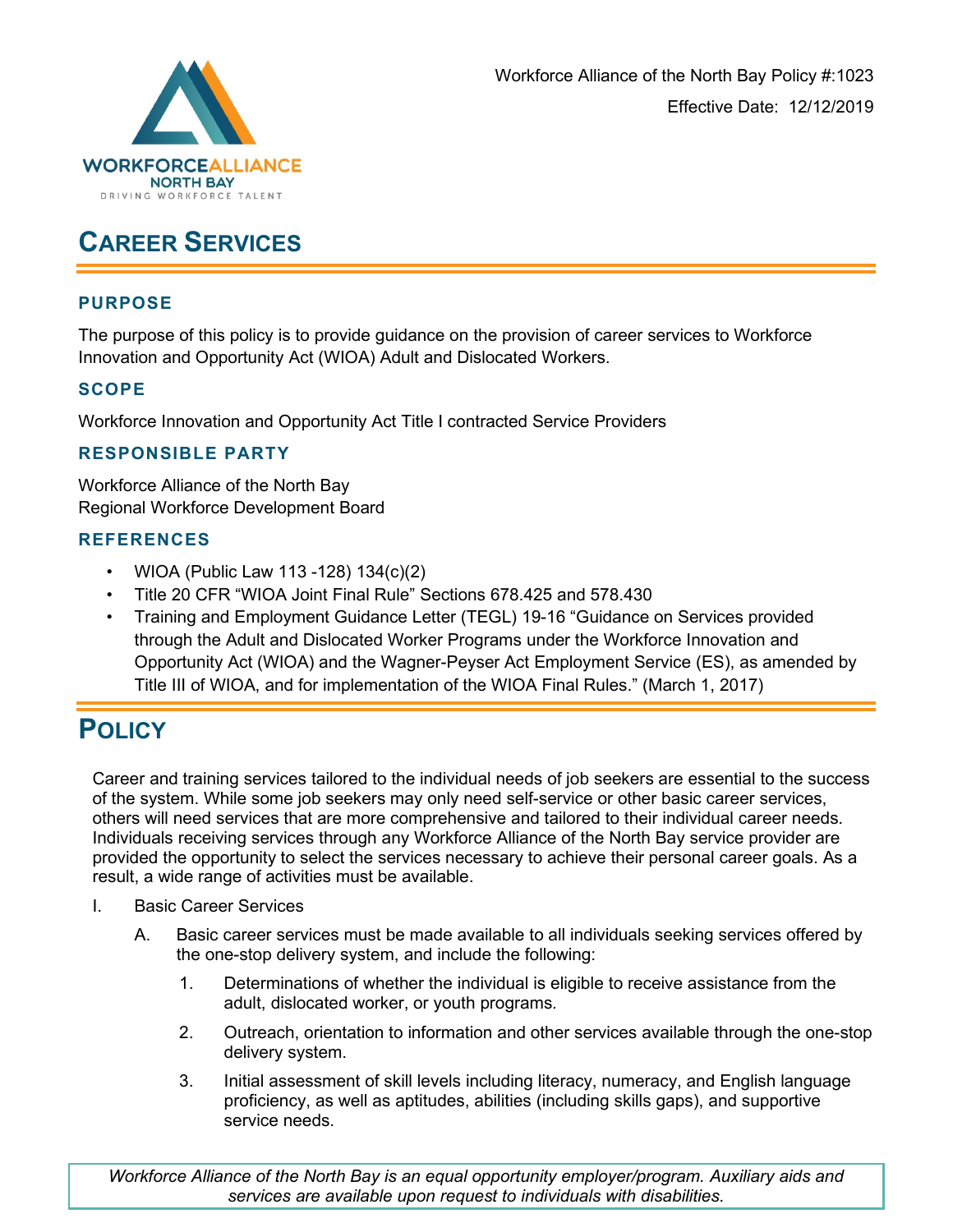- 4. Labor exchange services, including the following:
	- a) Job Search and placement assistance, and, when needed by an individual, career counseling, including information on in-demand industry sectors and occupations, as well as nontraditional employment.
- 5. Provision of referrals to and coordination of activities with other programs and services, including those within the one-stop delivery system and, when appropriate, other workforce development programs.
- 6. Provision of workforce and labor market employment statistics information, including the provision of accurate information relating to local, regional, and national labor market areas, including the following:
	- a) Job vacancy listings in the labor market areas.
	- b) Information on job skills necessary to obtain the vacant jobs listed.
	- c) Information relating to local occupations in demand and the earnings, skill requirements, and opportunities for advancement for those jobs.
- 7. Provision of performance information and program cost information on eligible providers of training services by program and type of providers.
- 8. Provision of information about how the Local Area is performing on local performance accountability measures, as well as any additional performance information relating to the area's one-stop delivery system.
- 9. Provision of information relating to the availability of supportive services or assistance, and appropriate referrals to those services and assistance , including:
	- a) Childcare
	- b) Child support
	- c) Medical assistance
	- d) Benefits under the SNAP
	- e) Assistance through the earned income tax credit
	- f) Housing counseling and assistance services
	- g) Assistance under a state TANF (CalWORKS) program
	- h) Transportation assistance
	- i) Other supportive services provided through the program
- 10. Assistance in establishing eligibility for programs of financial aid assistance for training and education programs not provided under WIOA.
- 11. Provision of information and assistance regarding filing claims under UI programs, including meaningful assistance to individuals seeking assistance in filing a claim. Meaningful assistance means providing assistance as follows:
	- a) On-site using staff who are properly trained in UI claims, filing and/or the acceptance of information necessary to file a claim (note that, staff providing UI assistance should be Wagner-Peyser staff members. Note that, questions, advice, or decisions that could affect a claimant's eligibility should only be handled by UI program staff).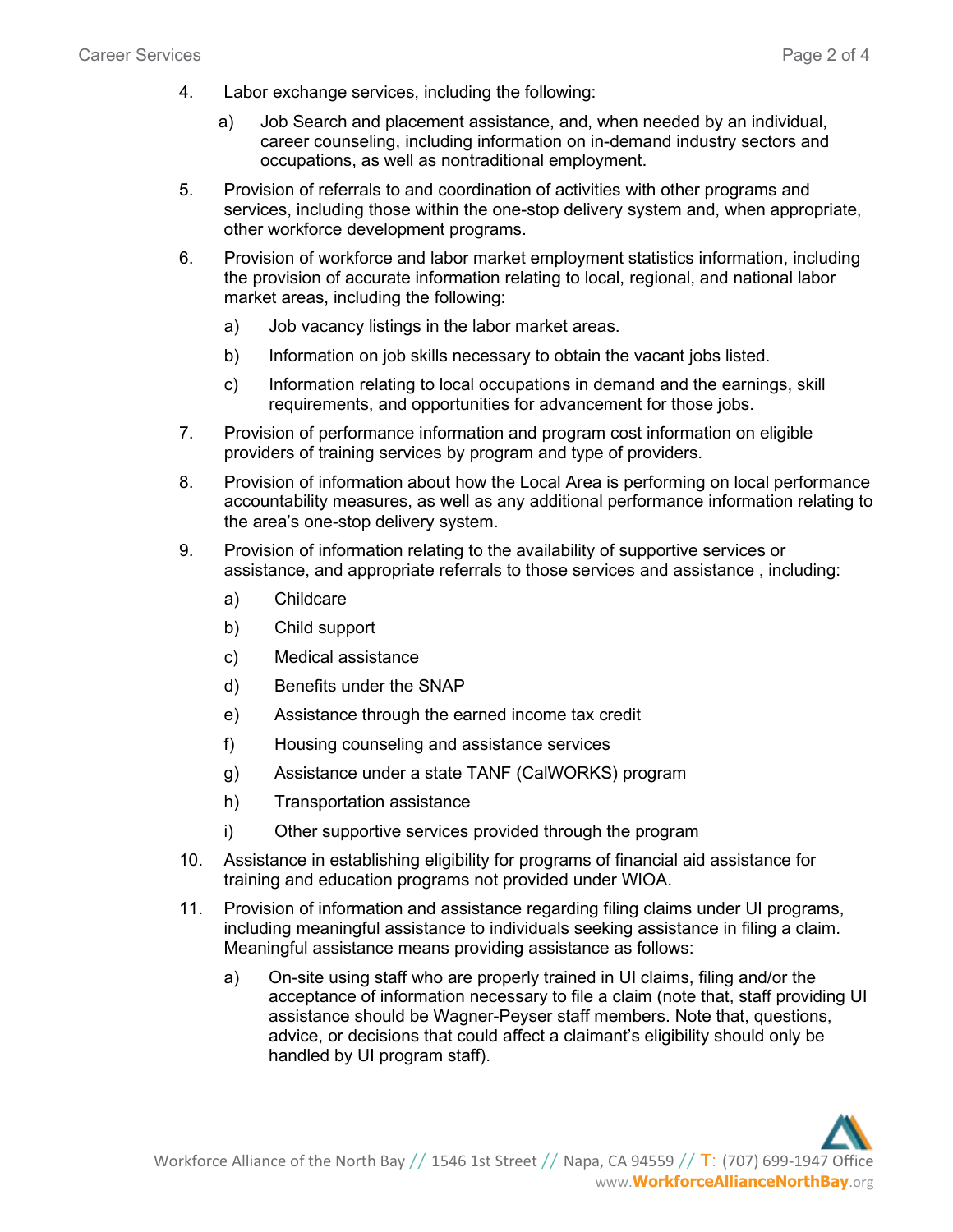- b) By phone or via other technology, as long as the assistance is provided by trained and available staff and within a reasonable time.
- B. It is important to note that some basic career services require limited to no assistance from staff. These individuals are engaged in self-service and informational activities and do not require full enrollment nor does the receipt of services trigger participation into the WIOA Adult or Dislocated Worker programs or the Wagner-Peyser Employment Service program.
- II. Individualized Career Services
	- A. Individual career services must be made available if determined to be appropriate in order for an individual to obtain or retain employment. Individualized career services are subject to priority of service and consist of the following:
		- 1. Comprehensive and specialized assessments of the skill levels and service needs of adults and dislocated workers, which may include the following:
			- a) Diagnostic testing and use of other assessment tools.
			- b) In-depth interviewing and evaluation to identify employment barriers and appropriate employment goals.
		- 2. Development of an individual employment plan, to identify the employment goals, appropriate achievement objectives, and appropriate combination of services for the participant to achieve his or her employment goals, including information about eligible training providers.
		- 3. Group and/or individual counseling and mentoring.
		- 4. Career planning (e.g. case management).
		- 5. Short-term pre-vocational services, including development of learning skills, communication skills, interviewing skills, punctuality, personal maintenance skills, and professional conduct to prepare individuals for unsubsidized employment or training, in some instances pre-apprenticeship programs mays be considered as short-term pre-vocational services.
		- 6. Internships and work experiences that are linked to careers.
		- 7. Workforce preparation activities that help an individual acquire a combination of basic academic skills, critical thinking skills, digital literacy skills, and self-management skills, including competencies in utilizing resources, using information, working with others, understanding systems, and obtaining skills necessary for successful transition into and completion of postsecondary education, or training, or employment.
		- 8. Financial literacy services.
		- 9. Out-of-area job search assistance and relocation assistance.
		- 10. English language acquisition and integrated education and training programs.
- II. Follow-up Services
	- A. Follow-up services must be conducted and made available, to all adult and dislocated workers who are placed in unsubsidized employment for a minimum of 12 months after the first day of employment. The intensity of appropriate follow-up services may vary among different participants. Participants who have multiple employment barriers and limited work histories may be in need of significant follow-up services to ensure long term success in the labor market. Other participants may identify an area of weakness in the training provided